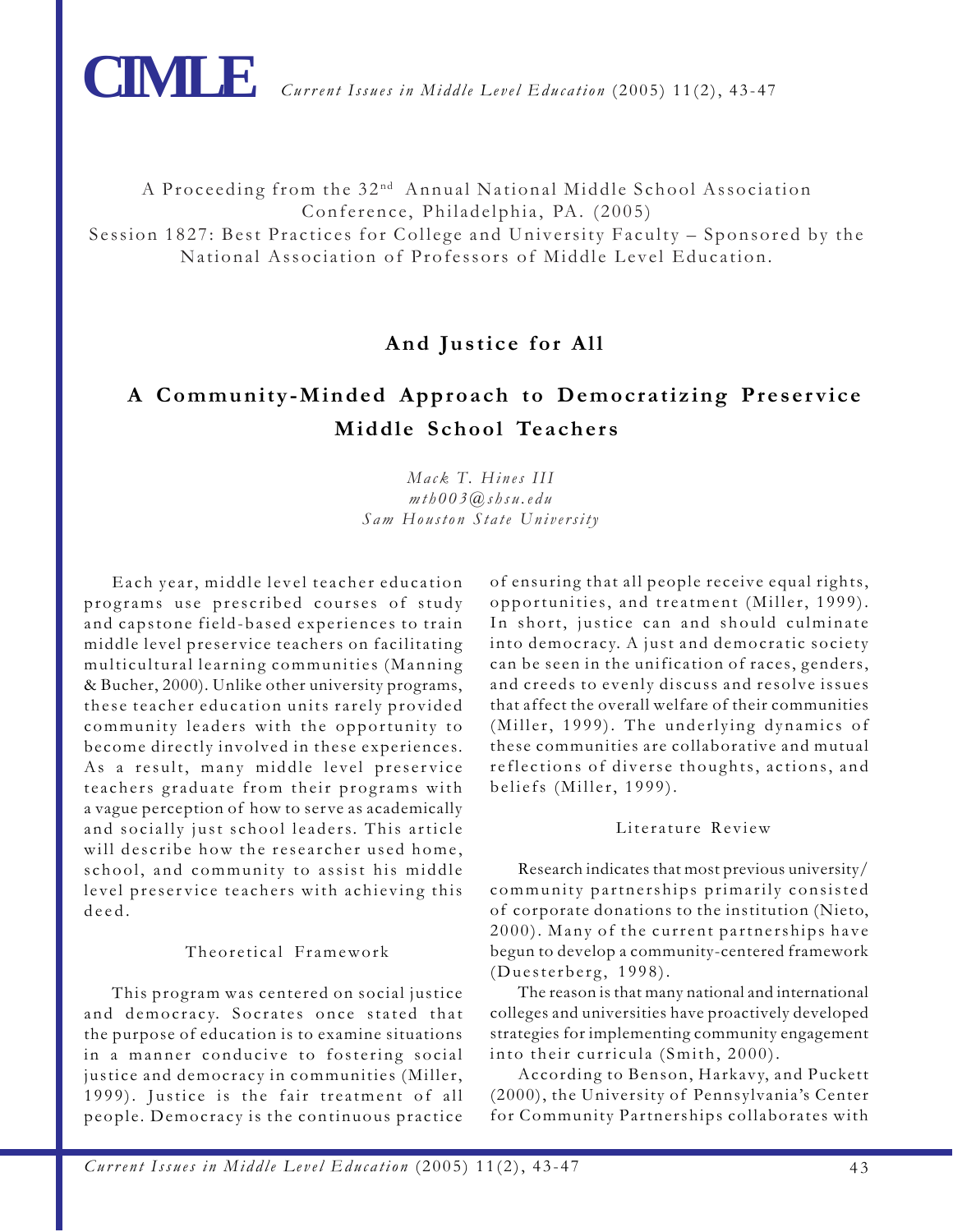community leaders to address the social problems that plague their surrounding communities. Australian Catholic University (2002) uses a similar conceptual framework to engage faculty, staff, and students in various communityminded activities.

Luke, Luke, and Mayer (2000) posited that teacher education programs must transcend their departments to participate in community engagement. They add these activities should require students to examine the cultural factors that affect student achievement. The students should then translate their analyses and interpretations into projects conducive to direct involvement in the curricular and instructional practices of schools. Dunkin (1996) related that teacher education programs should infuse community engagement into their curricula. That way, the students will develop an authentic understanding of how different factors affect children's potential for reaching achievement.

A recent study on community service in teacher education indicated that there is a strong need for diversifying this relationship (Butcher, Howard, McMeniman, & Thom, 2002). The researcher's program extended this assertion by uniting middle level preservice teachers with business leaders, parents, and public school leaders to provide collaborative instructional leadership for middle school students.

# *Middle Level Community Engagement*

During the fall of 2004, the researcher involved his middle level preservice teachers in community engagement by exposing them to a special conversation. Dubbed "The Great Conversation" (Hutchins, 1952), this program was designed to increase the students' preparations for serving as culturally responsive school leaders. In particular, this program was designed to help the students to:

• Develop a community-minded understanding of how to collectively embrace middle level education;

• Collaborate with a diverse group of business and school leaders to address the issues that affect the academic and social development of middle school children; and

• Realize their moral and ethical obligations to inspire just and democratic middle school communities.

The underlying dynamics of this framework were "And Justice for All" (AJA) teams. Selected by the researcher, each AJA team consisted of two middle level preservice middle teachers, one middle school guidance counselor, two middle school parents, a middle school teacher, and one business leader. Under the researcher's guidance, the teams held bi-monthly meetings to discuss a specific instructional problem that prevented the teachers' students from reaching achievement. The middle school teachers then explained how the problem was affecting the overall development of the students. The business leaders and parents followed this explanation with a reflection on how the problem was impacting the home and community. Afterwards, the guidance counselors related their experiences in dealing with the issues. Finally, the middle level preservice teachers provided the groups with their interpretations of the issues. The teams then identified cultural issues that could possibly shape the students' achievement.

Next, the researcher provided the teams with literature that offered teaching strategies for solving the instructional problems. The teams then collaborated to realign the suggestions with National Middle School Association (NMSA, 2003) Standards for teaching and learning. They then traveled to the teachers' classrooms to use the strategies to meet the students' interests and needs. At the beginning of the next meeting, the teachers provided the team with an update on their students' progress. By the end of the semester, the students showed significant improvement in their achievement.

# Methodological Questions and Findings

At the conclusion of the program, the researcher issued the business leaders, parents, middle school teachers, and middle school guidance counselors a questionnaire that measured their feeling about "The Great Conversation". The findings from the questionnaire indicated that the parents and community leaders gained more respect for the middle school teachers, middle school guidance counselors, and middle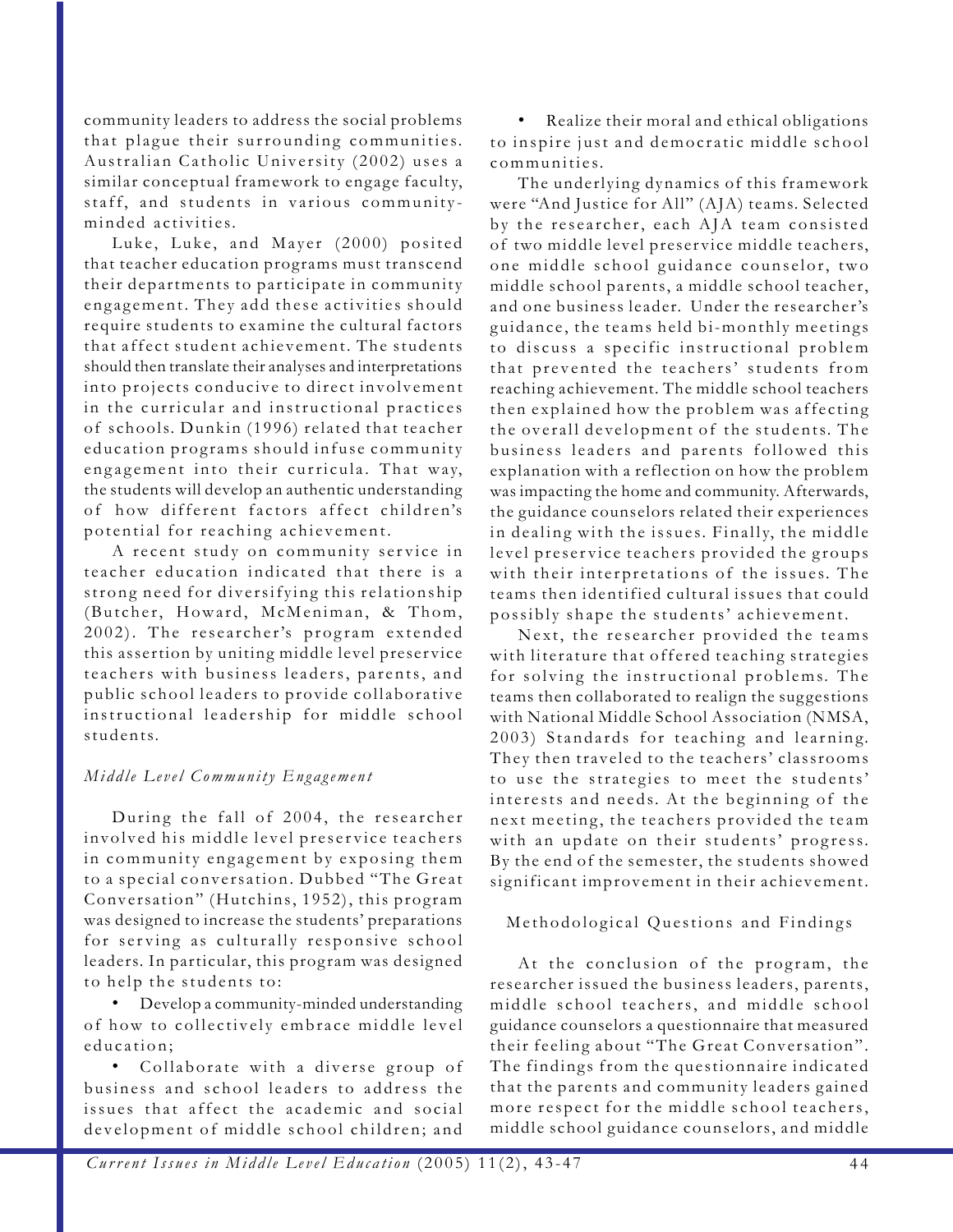level education. The middle school teachers and middle school guidance counselors reported that the parents and community leaders added diversity to the classrooms. The business leaders, middle school guidance counselors, and teachers, and parents indicated that the middle level preservice teachers would become exceptional middle school leaders.

The researcher was gratified with these results. The researcher, however, was still interested in analyzing the middle level preservice teachers' interpretations of this experience. Instead of issuing the students a questionnaire, the researcher organized them into focused group discussions. The researcher then asked them the following questions:

#### Question 1

How did you feel about working with the business leaders, parents, and guidance counselors? Representative Answers:

A. "I loved talking to all of the leaders and hearing that they shared my vision for teaching middle school kids."

 B. "I was astonished at how our community leaders felt about teaching education and how their thoughts reflected ours."

Grounded Interpretation:

Community engagement programs can expose preservice middle school teachers to other people who share their beliefs about middle school teaching and learning.

#### Question 2

What did you learn from working with these community leaders?

Representative Answers

A. "I learned that all kinds of community leaders can help children to learn."

B. "I have more respect for our community leaders. When I become a teacher, I want to involve them in my classroom."

Grounded Interpretation:

Community-centered teacher education initiatives can help preservice middle school teachers to appreciate the community's role in directly impacting middle level education.

#### Question 3:

Describe your experiences in working with the middle school students.

Representative Answers

A. "I felt very prepared and proud to work with my students. The reason is that everybody on my team had the same opportunity to give ideas on how to help them."

B. "The community leaders gave me that extra confidence to help the children. I was no longer afraid to speak in front of them." Grounded Interpretation:

By engaging middle level preservice middle school teachers in community-centered instructional experiences, middle level teacher education programs can produce confident, well-rounded teachers.

#### Question 4:

What was your overall impression "The Great Conversation"?

"This program helped me to make up my mind about becoming a middle school teacher. I realized that middle school children need caring people in their lives. And I am going to be one of those people."

"'The Great Conversation' is the type of program that will help you to decide about becoming a middle school teacher."

Grounded Interpretation

Community-minded middle level teacher education programs can influence preservice teachers to pursue a career in middle school teaching.

#### Discussion

This initiative involved the middle level preservice teachers in the creation of a unique university/community partnership. Instead of providing the middle level preservice teachers with financial scholarships, the program allowed them to collaboratively implement scholarship into schools and classrooms. Consequently, the middle level preservice teachers realized that they have an unlimited role in working with school and community stakeholders to: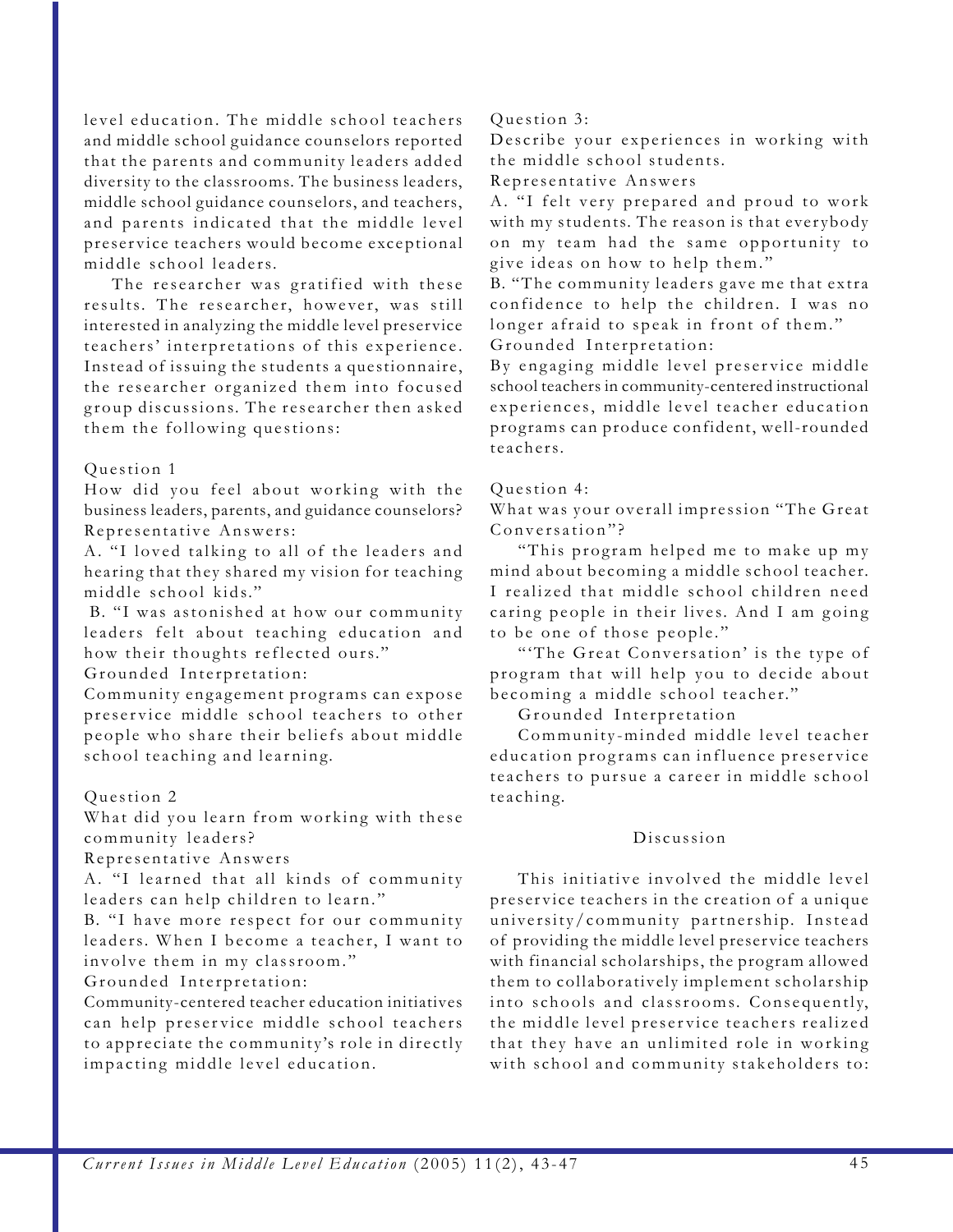• Contribute to cooperative learning environments in middle schools;

• Create and model collaborative learning experiences for middle school children; and

Embrace and promote intergenerational middle school leadership.

Therefore, this initiative can be summarized as being an even interchange between the mystery of wonder and the mastery of wisdom.

# Implications

The results from this program warrant further investigation into the concept of partnerships between middle level teacher education programs and their surrounding communities. Listed below are some questions and activities that can develop this inquiry.

*Questions*

1. What are the various ethical and democratic components of community-centered middle level teacher education programs?

2. How can community-centered middle level teacher education initiatives be justifiably and democratically sustained over a long period of time?

3. How can middle level teacher education programs develop a curricular framework that includes preservice community activities?

4. How can middle level teacher educators inspire their students to envision the use of their preservice training to democratize cultures, policies, and procedures?

5. How can the POMLE, NMSA, NCATE, and member institutions collaboratively encourage middle level preservice teachers to establish a long-term commitment to applying their experiences towards democratizing society?

6. What are the specific community-centered strategies for socializing middle level preservice teachers to the sociopolitical and socioeconomic factors that affect middle school student achievement?

7. What are the additional civic-minded methods for evaluating middle level teacher education graduates' use of their areas of expertise to inspire a just and democratic society?

# *Activities*

1. Involve middle level preservice teachers in developing recruitment strategies for involving community leaders in their teacher education experiences.

2. Solicit community leaders to serve as mentors for middle level preservice teachers.

3. Invite middle level preservice teachers and community leaders to attend local, statewide, and national teacher education conventions.

4 . Synthesize professors, middle level preservice teachers, middle school teachers, principals, parents and community leaders into leadership development teams. Then assign these teams to collaborate with surrounding schools to develop student achievement.

These questions and activities can collectively change the interactions between teacher education programs and community leadership.

# Summary/Conclusion

Research indicates that there is a concomitant relationship between middle level student achievement and classrooms that resembles learning communities (Strahan, Smith, McElrath, & Toole, 2001). Consequently, the researcher's middle level preservice teachers can empirically support this idea. The reason is that they collaborated with numerous middle school stakeholders to form learning communities. In addition to collectively improving student achievement, the middle level preservice teachers realized that:

• conversation is a measure of communication that democratizes action, opinions and feelings (Hutchins, 1952);

every person is a leader because of having the ability to serve others (King, 1955);

• education is an even exchange of diverse teaching and learning experiences (Piaget, 1969);

• transformational leadership is the primal ability to influence others to evenly contribute to a common goal (Bennis, 1994); and